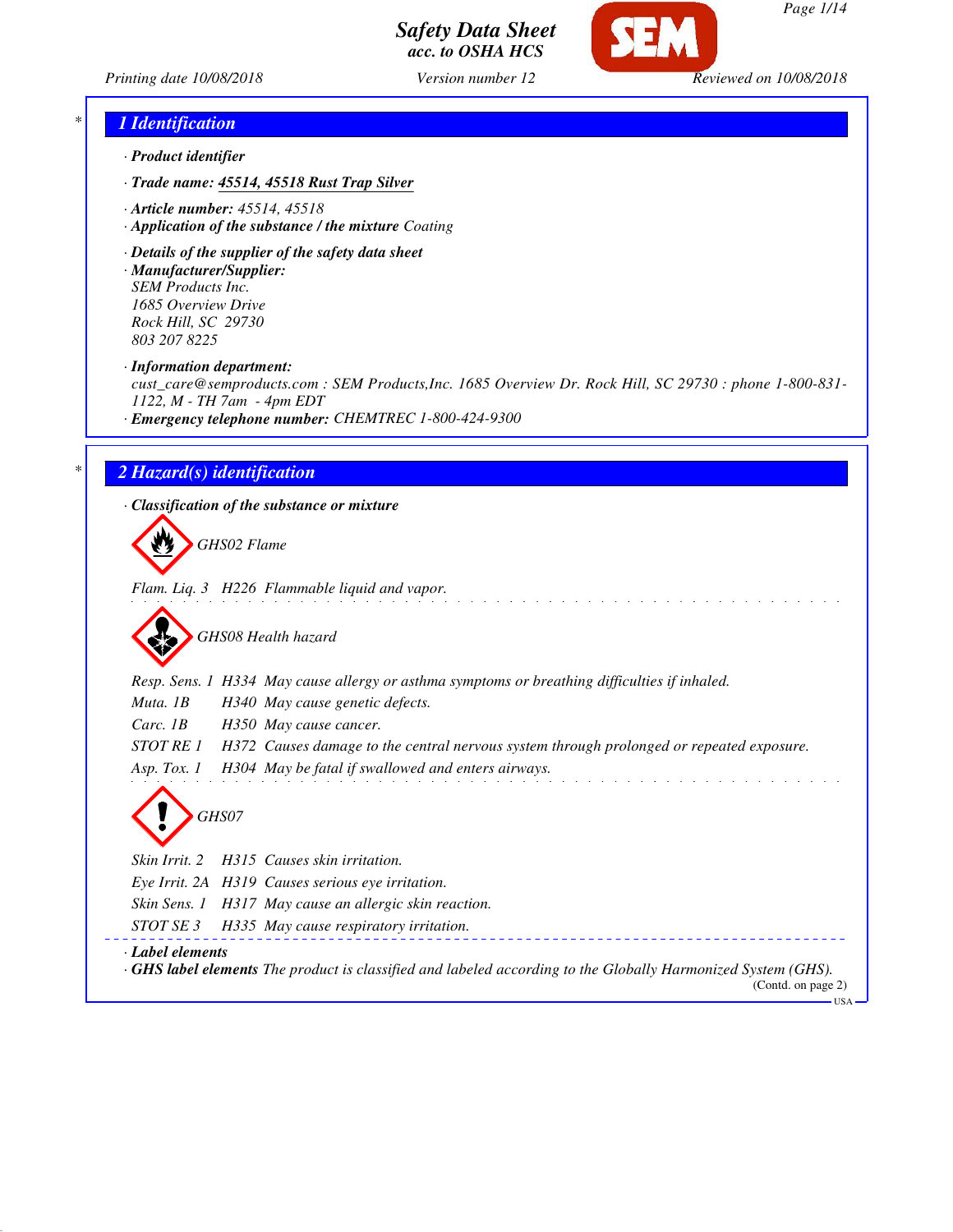

*acc. to OSHA HCS*

*Safety Data Sheet*

*Printing date 10/08/2018 Version number 12 Reviewed on 10/08/2018*

*Trade name: 45514, 45518 Rust Trap Silver*

|                                     |                                                                                                                                                    | (Contd. of page 1) |
|-------------------------------------|----------------------------------------------------------------------------------------------------------------------------------------------------|--------------------|
| · Hazard pictograms                 |                                                                                                                                                    |                    |
|                                     |                                                                                                                                                    |                    |
|                                     |                                                                                                                                                    |                    |
|                                     |                                                                                                                                                    |                    |
|                                     |                                                                                                                                                    |                    |
| GHS02<br>GHS07                      | GHS08                                                                                                                                              |                    |
| · Signal word Danger                |                                                                                                                                                    |                    |
|                                     | · Hazard-determining components of labeling:                                                                                                       |                    |
| <b>POLYMERIC MDI</b>                |                                                                                                                                                    |                    |
|                                     | Solvent naphtha (petroleum), light aromatic                                                                                                        |                    |
|                                     | 4,4'-methylenediphenyl diisocyanate                                                                                                                |                    |
| Aromatic Polyisocyanate             |                                                                                                                                                    |                    |
|                                     | diphenylmethanediisocyanate, isomeres and homologues                                                                                               |                    |
| methylenediphenyl diisocyanate      |                                                                                                                                                    |                    |
| · Hazard statements                 |                                                                                                                                                    |                    |
| H226 Flammable liquid and vapor.    |                                                                                                                                                    |                    |
| H315 Causes skin irritation.        |                                                                                                                                                    |                    |
| H319 Causes serious eye irritation. |                                                                                                                                                    |                    |
|                                     | H334 May cause allergy or asthma symptoms or breathing difficulties if inhaled.                                                                    |                    |
|                                     | H317 May cause an allergic skin reaction.                                                                                                          |                    |
| H340 May cause genetic defects.     |                                                                                                                                                    |                    |
| H350 May cause cancer.              |                                                                                                                                                    |                    |
|                                     | H335 May cause respiratory irritation.                                                                                                             |                    |
|                                     | H372 Causes damage to the central nervous system through prolonged or repeated exposure.<br>H304 May be fatal if swallowed and enters airways.     |                    |
| · Precautionary statements          |                                                                                                                                                    |                    |
| P201                                | Obtain special instructions before use.                                                                                                            |                    |
| P202                                | Do not handle until all safety precautions have been read and understood.                                                                          |                    |
| P210                                | Keep away from heat/sparks/open flames/hot surfaces. - No smoking.                                                                                 |                    |
| P <sub>240</sub>                    | Ground/bond container and receiving equipment.                                                                                                     |                    |
| P241                                | Use explosion-proof electrical/ventilating/lighting/equipment.                                                                                     |                    |
| P242                                | Use only non-sparking tools.                                                                                                                       |                    |
| P243                                | Take precautionary measures against static discharge.                                                                                              |                    |
| P260                                | Do not breathe dust/fume/gas/mist/vapors/spray.                                                                                                    |                    |
| P <sub>264</sub>                    | Wash thoroughly after handling.                                                                                                                    |                    |
| P <sub>270</sub>                    | Do not eat, drink or smoke when using this product.                                                                                                |                    |
| P271                                | Use only outdoors or in a well-ventilated area.                                                                                                    |                    |
| P <sub>272</sub>                    | Contaminated work clothing must not be allowed out of the workplace.                                                                               |                    |
| P280                                | Wear protective gloves/protective clothing/eye protection/face protection.                                                                         |                    |
| P284                                | [In case of inadequate ventilation] wear respiratory protection.                                                                                   |                    |
| P301+P310<br>P321                   | If swallowed: Immediately call a poison center/doctor.                                                                                             |                    |
| P331                                | Specific treatment (see on this label).<br>Do NOT induce vomiting.                                                                                 |                    |
|                                     | P303+P361+P353 If on skin (or hair): Take off immediately all contaminated clothing. Rinse skin with water/                                        |                    |
|                                     | shower.                                                                                                                                            |                    |
| P304+P340                           | IF INHALED: Remove person to fresh air and keep comfortable for breathing.                                                                         |                    |
|                                     | P305+P351+P338 If in eyes: Rinse cautiously with water for several minutes. Remove contact lenses, if present<br>and easy to do. Continue rinsing. |                    |
| P308+P313                           | IF exposed or concerned: Get medical advice/attention.                                                                                             |                    |
| P312                                | Call a poison center/doctor if you feel unwell.                                                                                                    |                    |
| P314                                | Get medical advice/attention if you feel unwell.                                                                                                   |                    |
|                                     |                                                                                                                                                    | (Contd. on page 3) |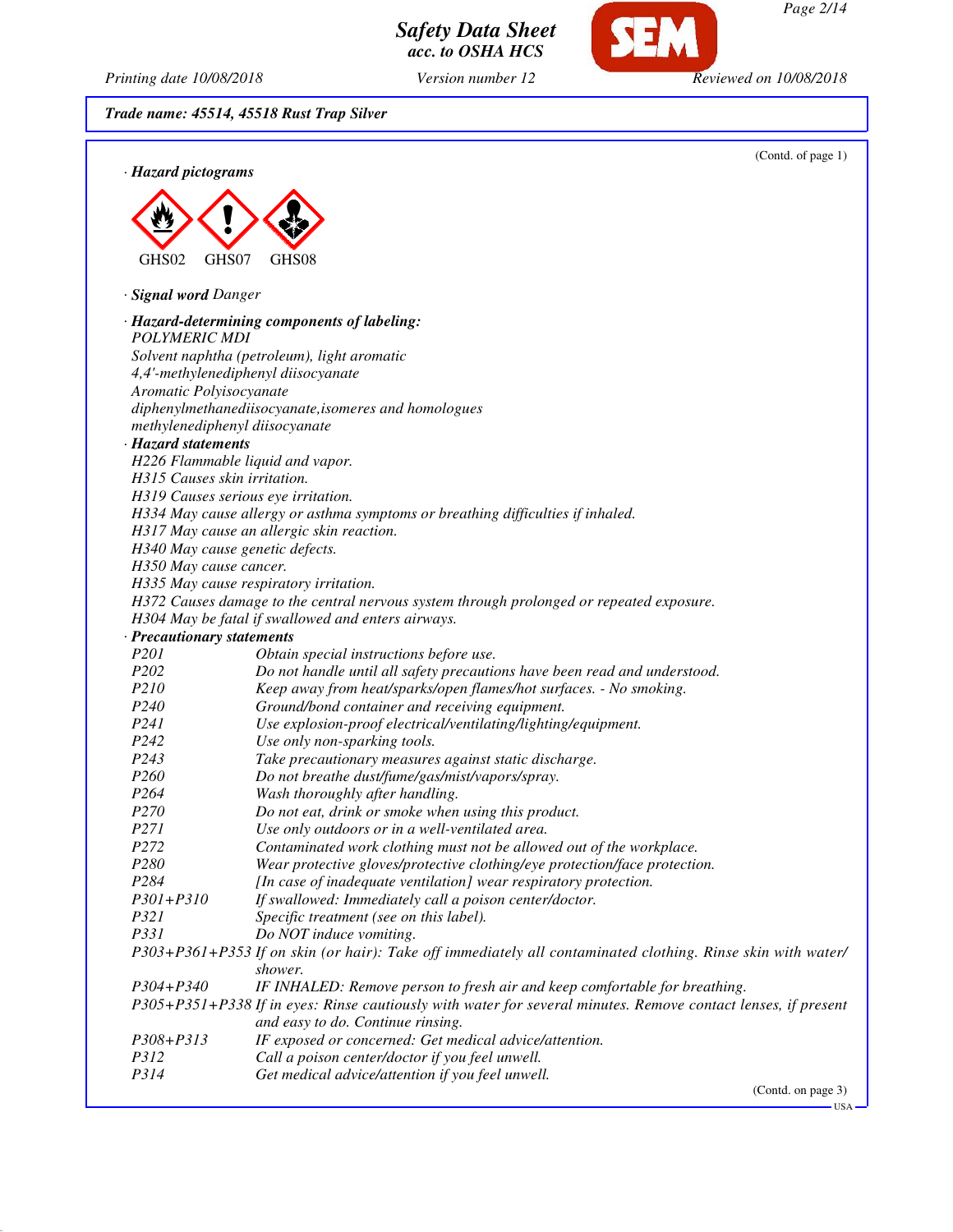Œ

*Printing date 10/08/2018 Version number 12 Reviewed on 10/08/2018*

#### *Trade name: 45514, 45518 Rust Trap Silver*

|               | (Contd. of page 2)                                                                                     |
|---------------|--------------------------------------------------------------------------------------------------------|
| $P362 + P364$ | Take off contaminated clothing and wash it before reuse.                                               |
| $P333+P313$   | If skin irritation or rash occurs: Get medical advice/attention.                                       |
| $P337 + P313$ | If eye irritation persists: Get medical advice/attention.                                              |
| $P342 + P311$ | If experiencing respiratory symptoms: Call a poison center/doctor.                                     |
| P363          | Wash contaminated clothing before reuse.                                                               |
| $P370 + P378$ | In case of fire: Use for extinction: CO2, powder or water spray.                                       |
| $P403 + P233$ | Store in a well-ventilated place. Keep container tightly closed.                                       |
| $P403 + P235$ | Store in a well-ventilated place. Keep cool.                                                           |
| P405          | Store locked up.                                                                                       |
| <i>P501</i>   | Dispose of contents/container in accordance with local/regional/national/international<br>regulations. |

*· Classification system:*

*· NFPA ratings (scale 0 - 4)*



#### *· HMIS-ratings (scale 0 - 4)*

 HEALTH FIRE  $R$ **REACTIVITY**  $\boxed{0}$  *Reactivity = 0*  $\mathbb{Z}$  *Health* = \*2 2 *Fire = 2*

#### *· Other hazards*

*· Results of PBT and vPvB assessment*

*· PBT: Not applicable.*

*· vPvB: Not applicable.*

#### *\* 3 Composition/information on ingredients*

*· Chemical characterization: Mixtures*

*· Description:*

*Mixture: consisting of the following components. Weight percentages*

| · Dangerous components: |                                                                |                   |
|-------------------------|----------------------------------------------------------------|-------------------|
|                         | 53862-89-8 POLYMERIC MDI                                       | 30-40%            |
|                         | 64742-95-6 Solvent naphtha (petroleum), light aromatic         | 13-30%            |
|                         | 127821-00-5 Aromatic Polyisocyanate                            | $27 - 10\%$       |
|                         | $101-68-8$ 4,4'-methylenediphenyl diisocyanate                 | $5 - 7\%$         |
|                         | $7429-90-5$ aluminium                                          | $5 - 7\%$         |
|                         | 95-63-6 $1,2,4$ -trimethylbenzene                              | $5 - 7\%$         |
|                         | 9016-87-9 diphenylmethanediisocyanate, isomeres and homologues | $\geq 1.5 - 5\%$  |
|                         |                                                                |                   |
|                         | $108-67-8$ mesitylene                                          | $1.5 - 5\%$       |
|                         | 165101-57-5 Mono-Oxazolidine                                   | $1.5 - 5\%$       |
|                         | $8052 - 41 - 3$ Stoddard solvent                               | $1 - 1.5\%$       |
|                         | 26447-40-5 methylenediphenyl diisocyanate                      | $1 - 1.5\%$       |
| $98-82-8$ cumene        |                                                                | $\geq 0.1 - 51\%$ |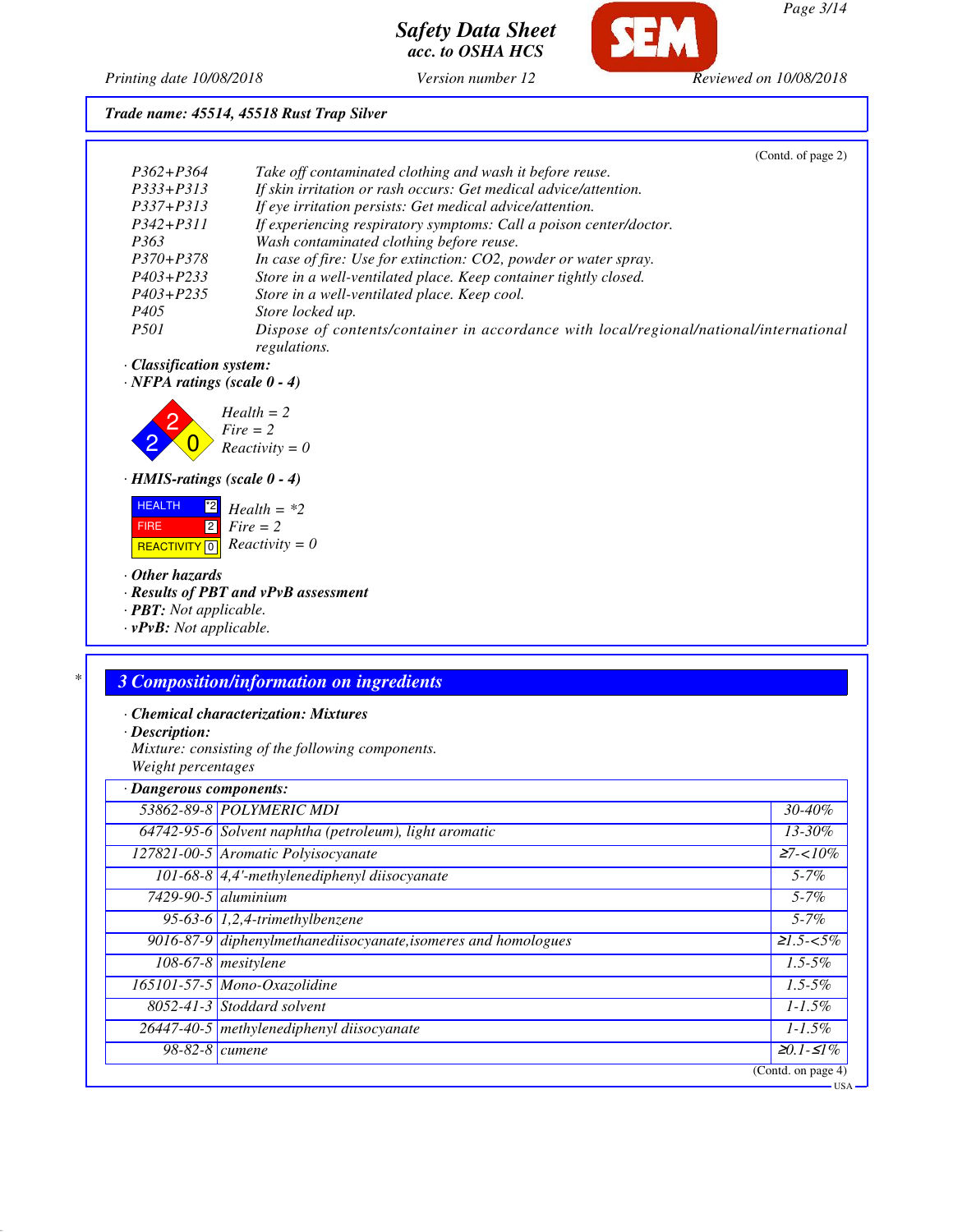



*Page 4/14*

*Printing date 10/08/2018 Version number 12 Reviewed on 10/08/2018*

*Trade name: 45514, 45518 Rust Trap Silver*

*64742-82-1 Naphtha (petroleum), hydrodesulfurized heavy* ≥*0.1-*≤*1%*

(Contd. of page 3)

#### *\* 4 First-aid measures*

- *· Description of first aid measures*
- *· General information: Immediately remove any clothing soiled by the product.*
- *· After inhalation:*

*Supply fresh air and to be sure call for a doctor.*

- *In case of unconsciousness place patient stably in side position for transportation.*
- *· After skin contact: Immediately wash with water and soap and rinse thoroughly.*
- *· After eye contact:*
- *Rinse opened eye for several minutes under running water. If symptoms persist, consult a doctor.*
- *· After swallowing: If symptoms persist consult doctor.*
- *· Information for doctor:*
- *· Most important symptoms and effects, both acute and delayed No further relevant information available.*
- *· Indication of any immediate medical attention and special treatment needed No further relevant information available.*

#### *\* 5 Fire-fighting measures*

- *· Extinguishing media*
- *· Suitable extinguishing agents:*
- *CO2, extinguishing powder or water spray. Fight larger fires with water spray or alcohol resistant foam.*
- *· For safety reasons unsuitable extinguishing agents: Water with full jet*
- *· Special hazards arising from the substance or mixture*
- *During heating or in case of fire poisonous gases are produced.*
- *· Advice for firefighters*
- *· Protective equipment: Mouth respiratory protective device.*

#### *\* 6 Accidental release measures*

|                | · Personal precautions, protective equipment and emergency procedures                            |                          |
|----------------|--------------------------------------------------------------------------------------------------|--------------------------|
|                | Mount respiratory protective device.                                                             |                          |
|                | Wear protective equipment. Keep unprotected persons away.                                        |                          |
|                | · Environmental precautions: Do not allow to enter sewers/ surface or ground water.              |                          |
|                | · Methods and material for containment and cleaning up:                                          |                          |
|                | Absorb with liquid-binding material (sand, diatomite, acid binders, universal binders, sawdust). |                          |
|                | Dispose contaminated material as waste according to item 13.                                     |                          |
|                | Ensure adequate ventilation.                                                                     |                          |
|                | · Reference to other sections                                                                    |                          |
|                | See Section 7 for information on safe handling.                                                  |                          |
|                | See Section 8 for information on personal protection equipment.                                  |                          |
|                | See Section 13 for disposal information.                                                         |                          |
|                | · Protective Action Criteria for Chemicals                                                       |                          |
| $\cdot$ PAC-1: |                                                                                                  |                          |
|                | 101-68-8 $\vert$ 4,4'-methylenediphenyl diisocyanate                                             | $0.45$ mg/m <sup>3</sup> |
|                | 95-63-6 $1,2,4$ -trimethylbenzene                                                                | $\overline{1}40$ ppm     |
|                | $9016-87-9$ diphenylmethanediisocyanate, isomeres and homologues                                 | $0.15$ mg/m <sup>3</sup> |
|                |                                                                                                  | (Contd. on page 5)       |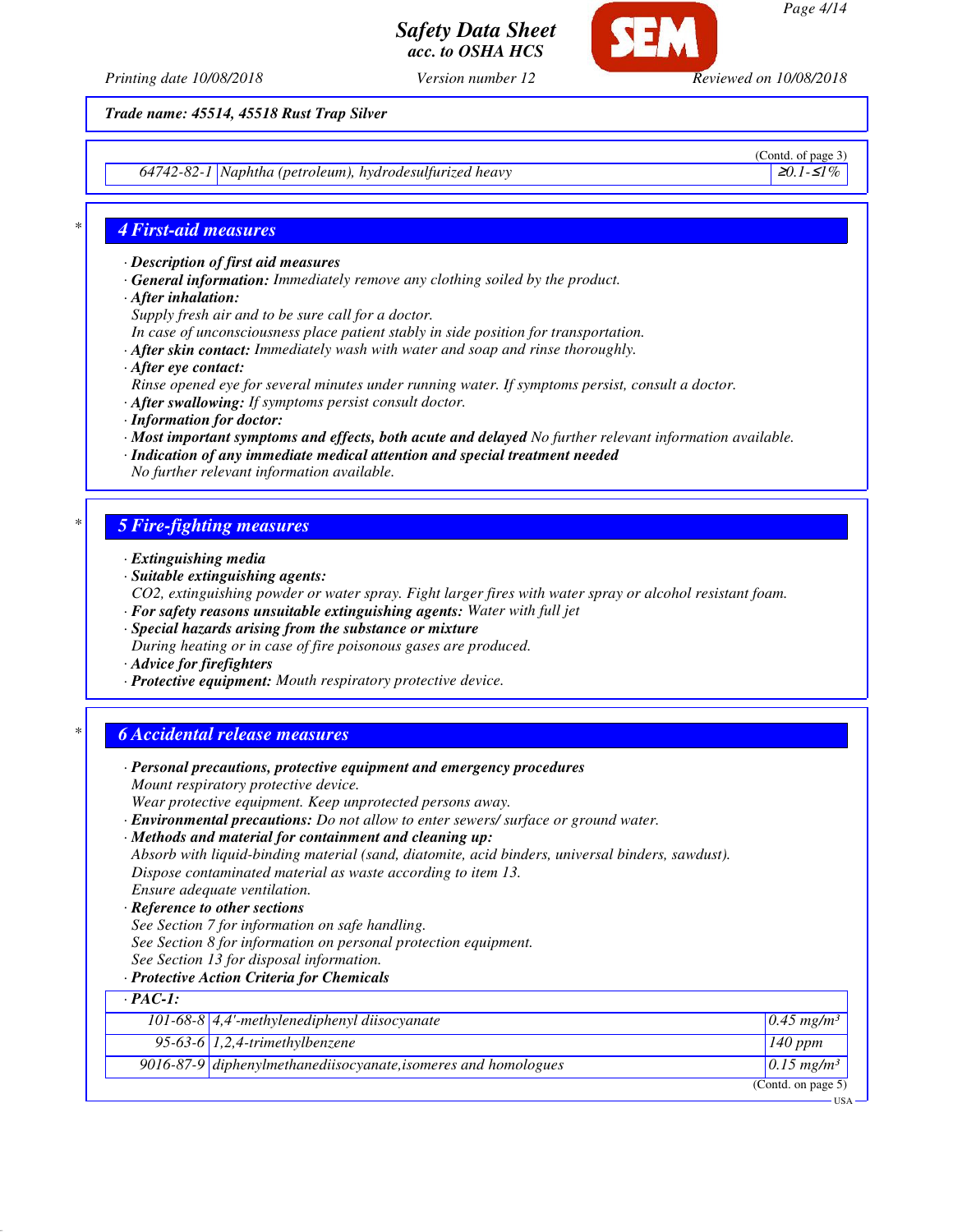

*Printing date 10/08/2018 Version number 12 Reviewed on 10/08/2018*

*Trade name: 45514, 45518 Rust Trap Silver*

|                       |                                                                | (Contd. of page 4)              |
|-----------------------|----------------------------------------------------------------|---------------------------------|
|                       | $108-67-8$ mesitylene                                          | 140 ppm                         |
|                       | 26447-40-5 methylenediphenyl diisocyanate                      | $29$ mg/m <sup>3</sup>          |
|                       | $108-83-8$ 2,6-dimethylheptan-4-one                            | 75 ppm                          |
| 1330-20-7 xylene      |                                                                | $130$ ppm                       |
| 98-82-8 <i>cumene</i> |                                                                | $50$ ppm                        |
|                       | 584-84-9 4-methyl-m-phenylene diisocyanate                     | $0.020$ ppm                     |
| $\cdot$ PAC-2:        |                                                                |                                 |
|                       | 101-68-8 4,4'-methylenediphenyl diisocyanate                   | $5$ mg/m <sup>3</sup>           |
|                       | 95-63-6 $1,2,4$ -trimethylbenzene                              | 360 ppm                         |
|                       | 9016-87-9 diphenylmethanediisocyanate, isomeres and homologues | $\frac{3.6 \text{ mg}}{m^3}$    |
|                       | 108-67-8 mesitylene                                            | $360$ ppm                       |
|                       | 26447-40-5 methylenediphenyl diisocyanate                      | $40 \frac{\text{mg}}{\text{m}}$ |
|                       | $108-83-8$ 2,6-dimethylheptan-4-one                            | 330 ppm                         |
| 1330-20-7 xylene      |                                                                | $920*ppm$                       |
| 98-82-8 cumene        |                                                                | $\overline{300}$ ppm            |
|                       | 584-84-9 4-methyl-m-phenylene diisocyanate                     | 0.083 ppm                       |
| $\cdot$ PAC-3:        |                                                                |                                 |
|                       | 101-68-8 $\vert$ 4,4'-methylenediphenyl diisocyanate           | 55 $mg/m3$                      |
|                       | 95-63-6 $1,2,4$ -trimethylbenzene                              | $\overline{480}$ ppm            |
|                       | 9016-87-9 diphenylmethanediisocyanate, isomeres and homologues | $22$ mg/m <sup>3</sup>          |
|                       | 108-67-8 mesitylene                                            | 480 ppm                         |
|                       | 26447-40-5 methylenediphenyl diisocyanate                      | $240$ mg/m <sup>3</sup>         |
|                       | $108-83-8$ 2,6-dimethylheptan-4-one                            | $2000*ppm$                      |
| $1330-20-7$ xylene    |                                                                | $2500*ppm$                      |
| 98-82-8 cumene        |                                                                | $730$ ppm                       |
|                       | 584-84-9 4-methyl-m-phenylene diisocyanate                     | $0.51$ ppm                      |

## *\* 7 Handling and storage*

#### *· Handling:*

- *· Precautions for safe handling*
- *No special measures required.*
- *Ensure good ventilation/exhaustion at the workplace.*
- *Open and handle receptacle with care.*
- *Prevent formation of aerosols.*
- *· Information about protection against explosions and fires: Keep ignition sources away - Do not smoke. Protect against electrostatic charges.*
- *Keep respiratory protective device available.*
- *· Conditions for safe storage, including any incompatibilities*
- *· Storage:*
- *· Requirements to be met by storerooms and receptacles: No special requirements.*
- *· Information about storage in one common storage facility: Not required.*
- *· Further information about storage conditions: Keep receptacle tightly sealed.*

(Contd. on page 6)

USA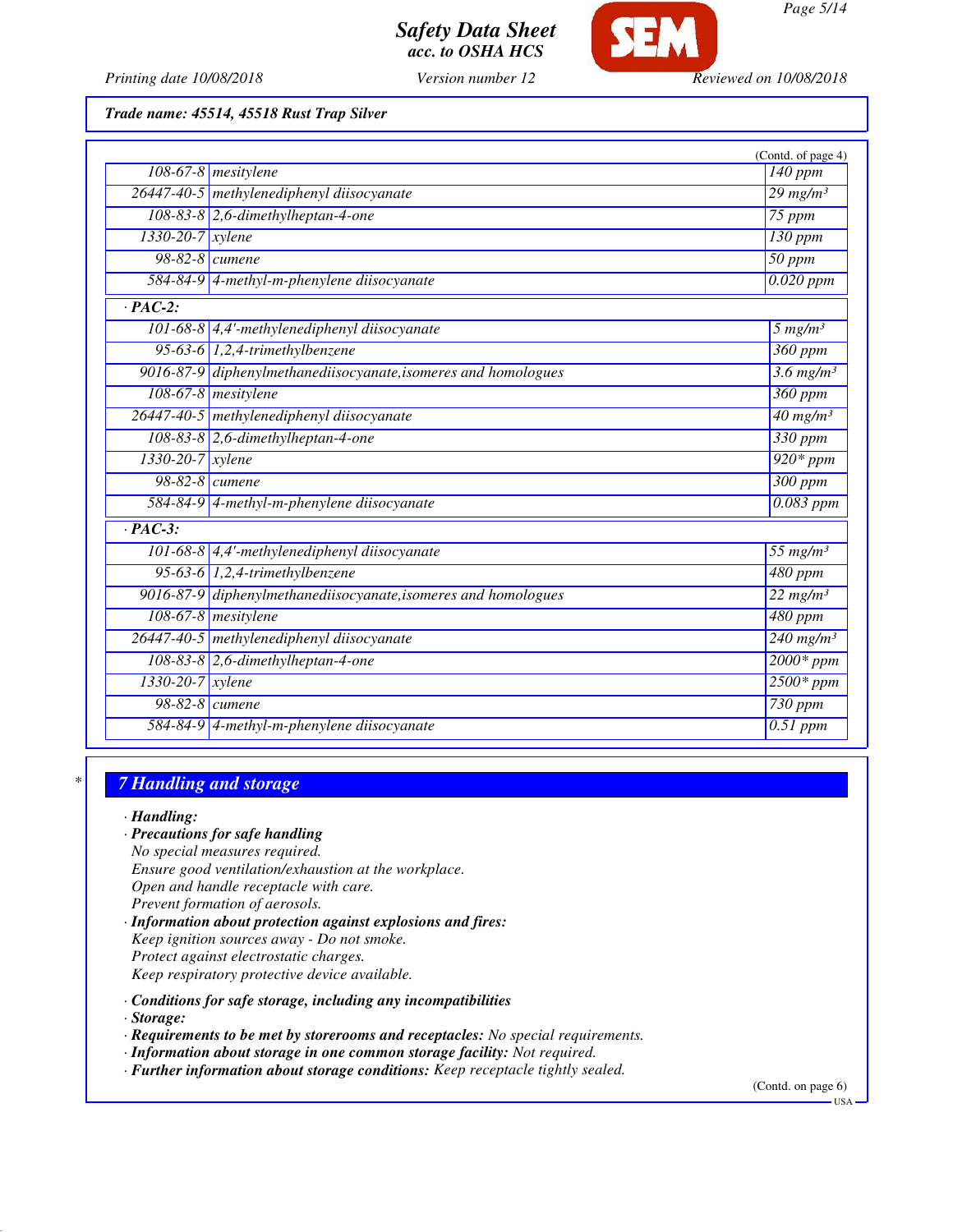*Page 6/14*

## *Safety Data Sheet acc. to OSHA HCS*

*Trade name: 45514, 45518 Rust Trap Silver*

*· Specific end use(s) No further relevant information available.*

### *\* 8 Exposure controls/personal protection*

*· Additional information about design of technical systems: No further data; see item 7.*

*· Control parameters*

#### *· Components with limit values that require monitoring at the workplace:*

*The following constituents are the only constituents of the product which have a PEL, TLV or other recommended exposure limit.*

*At this time, the other constituents have no known exposure limits.*

|            | 101-68-8 4,4'-methylenediphenyl diisocyanate                                                                 |
|------------|--------------------------------------------------------------------------------------------------------------|
|            | PEL Ceiling limit value: 0.2 mg/m <sup>3</sup> , 0.02 ppm                                                    |
|            | REL Long-term value: $0.05$ mg/m <sup>3</sup> , $0.005$ ppm                                                  |
|            | Ceiling limit value: $0.2*$ mg/m <sup>3</sup> , $0.02*$ ppm                                                  |
|            | $*10$ -min                                                                                                   |
|            | TLV Long-term value: $0.051$ mg/m <sup>3</sup> , $0.005$ ppm                                                 |
|            | $95-63-6$ 1,2,4-trimethylbenzene                                                                             |
|            | REL Long-term value: 125 mg/m <sup>3</sup> , 25 ppm                                                          |
|            | TLV Long-term value: $123$ mg/m <sup>3</sup> , 25 ppm                                                        |
|            | 108-67-8 mesitylene                                                                                          |
|            | REL Long-term value: $125$ mg/m <sup>3</sup> , $25$ ppm                                                      |
|            | TLV Long-term value: $123$ mg/m <sup>3</sup> , 25 ppm                                                        |
|            | 8052-41-3 Stoddard solvent                                                                                   |
|            | PEL Long-term value: 2900 mg/m <sup>3</sup> , 500 ppm                                                        |
|            | REL Long-term value: $350$ mg/m <sup>3</sup>                                                                 |
|            | Ceiling limit value: 1800* mg/m <sup>3</sup>                                                                 |
|            | $*15$ -min                                                                                                   |
|            | $TLV$ Long-term value: 525 mg/m <sup>3</sup> , 100 ppm                                                       |
|            | 98-82-8 cumene                                                                                               |
|            | PEL Long-term value: 245 mg/m <sup>3</sup> , 50 ppm                                                          |
|            | Skin                                                                                                         |
|            | REL Long-term value: 245 mg/m <sup>3</sup> , 50 ppm                                                          |
|            | Skin                                                                                                         |
| <b>TLV</b> | Long-term value: (246) NIC-0.5 mg/m <sup>3</sup> , (50) NIC-0.1 ppm                                          |
|            | $NIC-A3$                                                                                                     |
|            | · Additional information: The lists that were valid during the creation were used as basis.                  |
|            | · Exposure controls                                                                                          |
|            | · Personal protective equipment:                                                                             |
|            | · General protective and hygienic measures:                                                                  |
|            | Keep away from foodstuffs, beverages and feed.                                                               |
|            | Immediately remove all soiled and contaminated clothing.<br>Wash hands before breaks and at the end of work. |
|            | Store protective clothing separately.                                                                        |
|            | Avoid contact with the eyes and skin.                                                                        |
|            |                                                                                                              |

(Contd. on page 7) USA

*Printing date 10/08/2018 Version number 12 Reviewed on 10/08/2018*

SET.

(Contd. of page 5)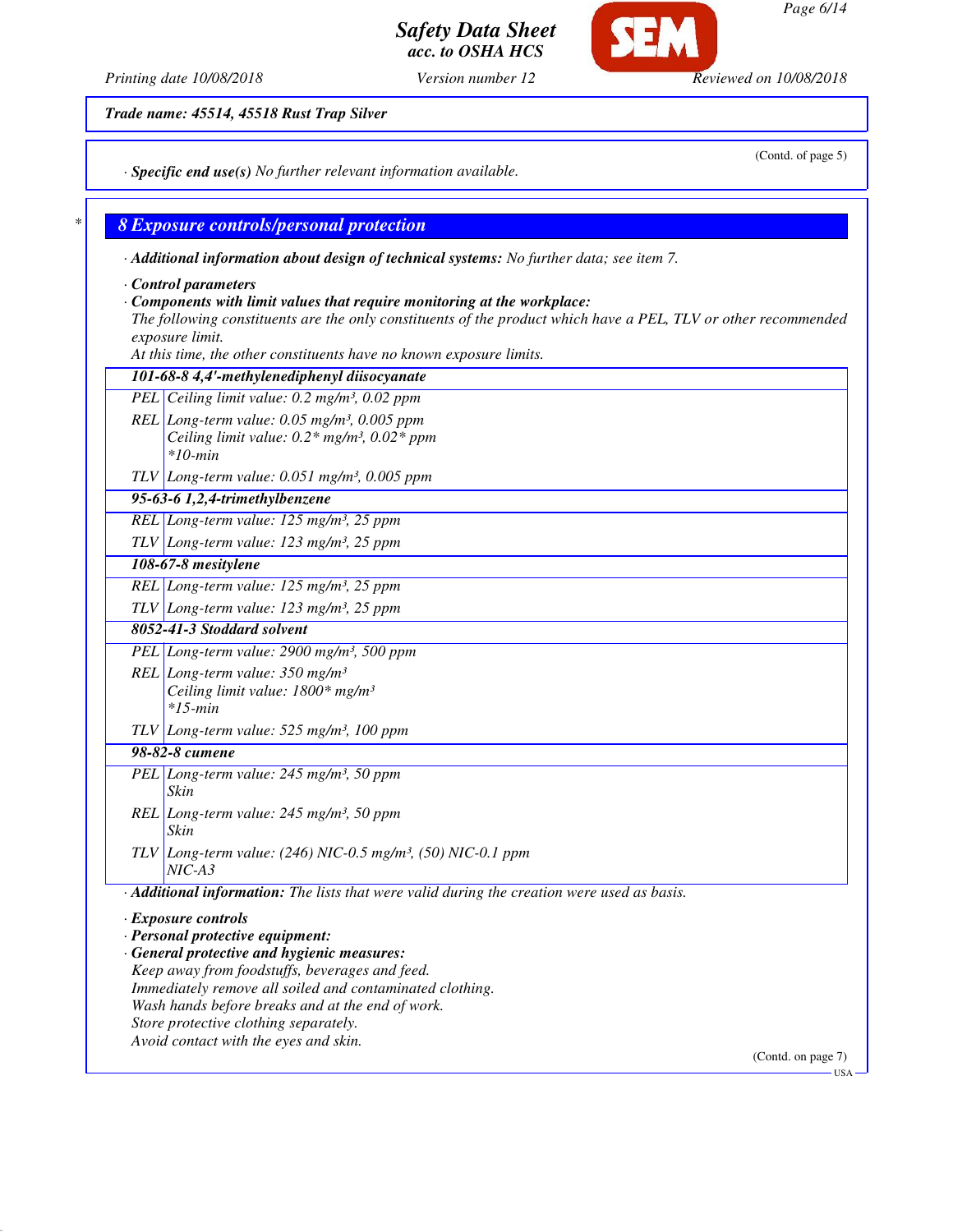

*Page 7/14*

*Printing date 10/08/2018 Version number 12 Reviewed on 10/08/2018*

#### *Trade name: 45514, 45518 Rust Trap Silver*

*· Breathing equipment:*

(Contd. of page 6)

*In case of brief exposure or low pollution use respiratory filter device. In case of intensive or longer exposure use respiratory protective device that is independent of circulating air.*

*Safety Data Sheet acc. to OSHA HCS*

*· Protection of hands:*



*Protective gloves*

*The glove material has to be impermeable and resistant to the product/ the substance/ the preparation.*

*· Material of gloves*

*The selection of the suitable gloves does not only depend on the material, but also on further marks of quality and varies from manufacturer to manufacturer. As the product is a preparation of several substances, the resistance of the glove material can not be calculated in advance and has therefore to be checked prior to the application.*

*· Penetration time of glove material*

*The exact break trough time has to be found out by the manufacturer of the protective gloves and has to be observed.*

*· Eye protection:*



*Tightly sealed goggles*

| · Information on basic physical and chemical properties |                                                          |
|---------------------------------------------------------|----------------------------------------------------------|
| $\cdot$ General Information                             |                                                          |
| $\cdot$ Appearance:                                     |                                                          |
| Form:                                                   | Liquid                                                   |
| Color:<br>$\cdot$ Odor:                                 | According to product specification<br>Characteristic     |
| · Odor threshold:                                       | Not determined.                                          |
| $\cdot$ pH-value:                                       | Not determined.                                          |
| Change in condition                                     |                                                          |
| <b>Melting point/Melting range:</b>                     | Undetermined.                                            |
| <b>Boiling point/Boiling range:</b>                     | 162 °C                                                   |
| · Flash point:                                          | 44 °C                                                    |
| · Flammability (solid, gaseous):                        | Not applicable.                                          |
| · Ignition temperature:                                 | 400 °C                                                   |
| $\cdot$ Decomposition temperature:                      | Not determined.                                          |
| $\cdot$ Auto igniting:                                  | <i>Product is not selfigniting.</i>                      |
| · Danger of explosion:                                  | In use, may form flammable/explosive vapour-air mixture. |
| · Explosion limits:                                     |                                                          |
| Lower:                                                  | $0.7$ Vol $%$                                            |
| <b>Upper:</b>                                           | 7.5 Vol $%$                                              |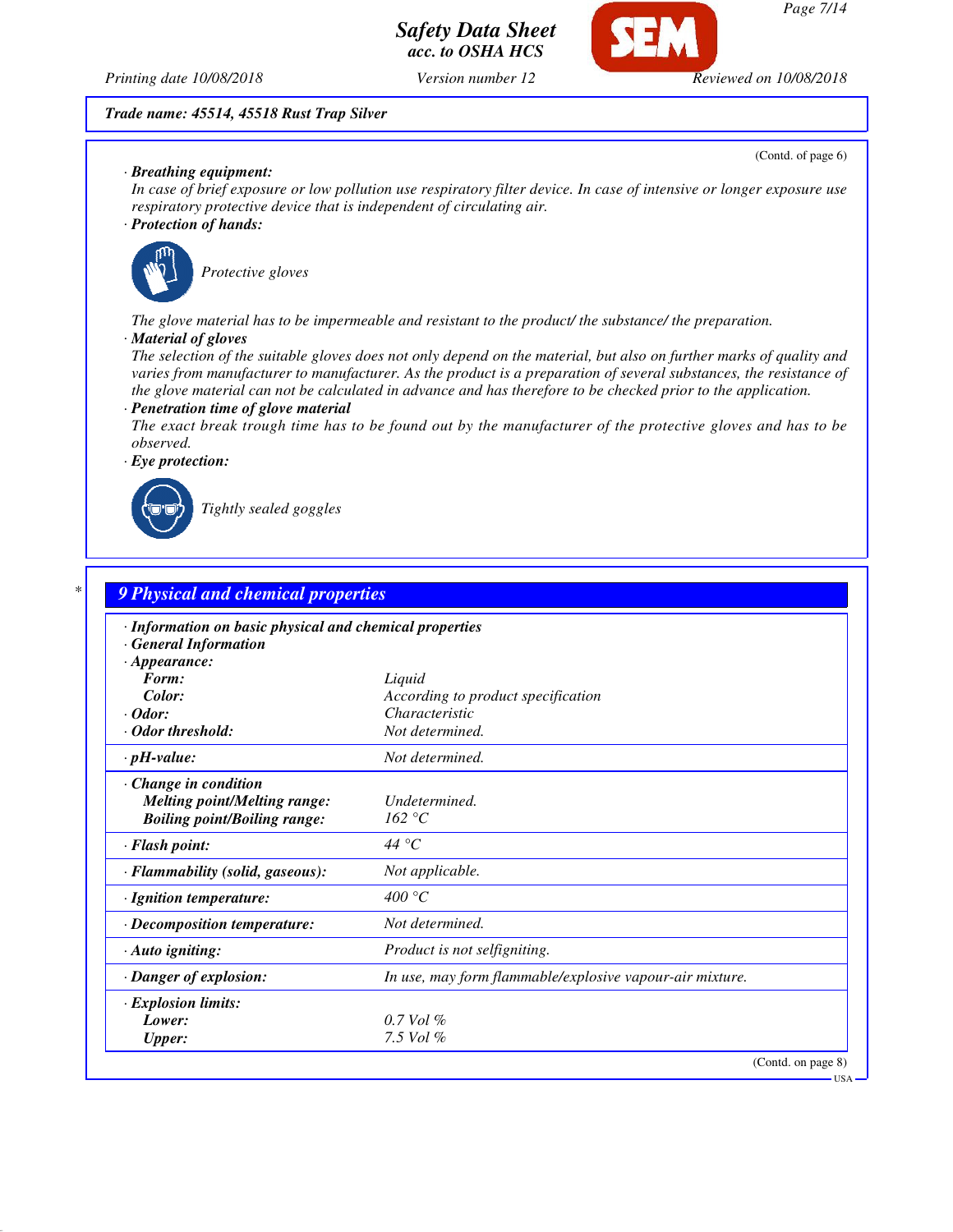

*Printing date 10/08/2018 Version number 12 Reviewed on 10/08/2018*

*Trade name: 45514, 45518 Rust Trap Silver*

|                                                            | (Contd. of page 7)                         |  |
|------------------------------------------------------------|--------------------------------------------|--|
| $\cdot$ Vapor pressure at 20 $\degree$ C:                  | $5$ $hPa$                                  |  |
| $\cdot$ Density at 20 $\degree$ C:                         | $1.06918$ g/cm <sup>3</sup>                |  |
| $\cdot$ Relative density                                   | Not determined.                            |  |
| · Vapor density                                            | Not determined.                            |  |
| $\cdot$ Evaporation rate                                   | Not determined.                            |  |
| · Solubility in / Miscibility with                         |                                            |  |
| Water:                                                     | Not miscible or difficult to mix.          |  |
| · Partition coefficient (n-octanol/water): Not determined. |                                            |  |
| $\cdot$ Viscosity:                                         |                                            |  |
| Dynamic:                                                   | Not determined.                            |  |
| Kinematic:                                                 | Not determined.                            |  |
| · Solvent content:                                         |                                            |  |
| Organic solvents:                                          | $31.2\%$                                   |  |
| <b>VOC</b> content:                                        | 31.24%                                     |  |
|                                                            | 334.0 g/l / 2.79 lb/gal                    |  |
| Solids content:                                            | 59.7%                                      |  |
| $\cdot$ Other information                                  | No further relevant information available. |  |

## *10 Stability and reactivity*

*· Reactivity No further relevant information available.*

*· Chemical stability*

- *· Thermal decomposition / conditions to be avoided: No decomposition if used according to specifications.*
- *· Possibility of hazardous reactions No dangerous reactions known.*
- *· Conditions to avoid No further relevant information available.*
- *· Incompatible materials: No further relevant information available.*
- *· Hazardous decomposition products: No dangerous decomposition products known.*

## *\* 11 Toxicological information*

*· Information on toxicological effects*

*· Acute toxicity:*

| $\cdot$ LD/LC50 values that are relevant for classification: |                                |                                                        |  |  |
|--------------------------------------------------------------|--------------------------------|--------------------------------------------------------|--|--|
|                                                              |                                | 64742-95-6 Solvent naphtha (petroleum), light aromatic |  |  |
| Oral                                                         | LD50                           | $> 6,800$ mg/kg (rat)                                  |  |  |
| Dermal                                                       | LD50                           | $\geq$ 3,400 mg/kg (rab)                               |  |  |
|                                                              |                                | Inhalative $ LCS0/4 h  > 10.2$ mg/l (rat)              |  |  |
| 101-68-8 4,4'-methylenediphenyl diisocyanate                 |                                |                                                        |  |  |
| Oral                                                         | LD50                           | $2,200$ mg/kg (mouse)                                  |  |  |
|                                                              | 95-63-6 1,2,4-trimethylbenzene |                                                        |  |  |
| Oral                                                         | LD50                           | $5,000$ mg/kg (rat)                                    |  |  |
| · Primary irritant effect:                                   |                                |                                                        |  |  |
| $\cdot$ on the skin: Irritant to skin and mucous membranes.  |                                |                                                        |  |  |
| $\cdot$ on the eye: Irritating effect.                       |                                |                                                        |  |  |

(Contd. on page 9)

USA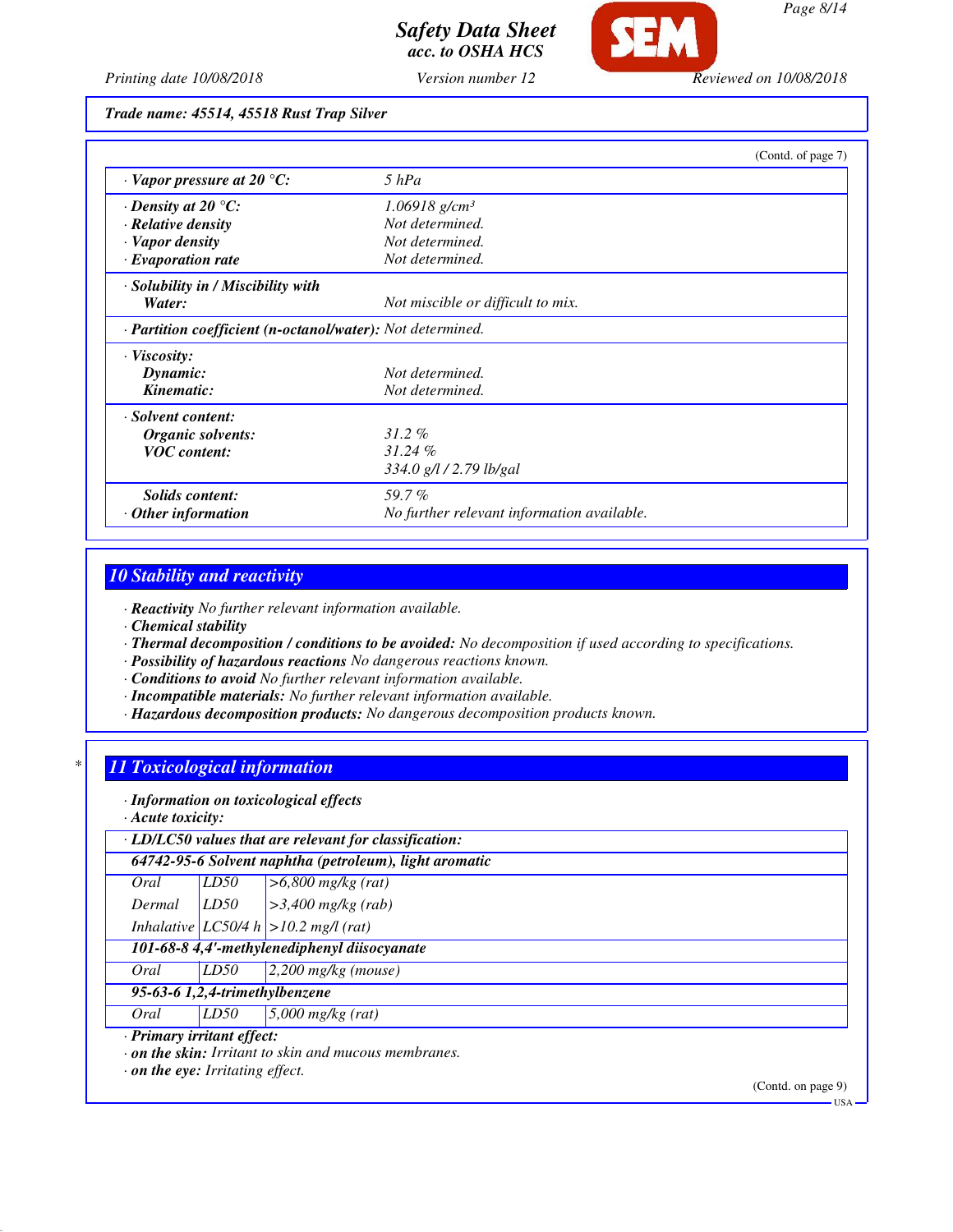

*Printing date 10/08/2018 Version number 12 Reviewed on 10/08/2018*

#### *Trade name: 45514, 45518 Rust Trap Silver*

(Contd. of page 8)

*· Sensitization: Sensitization possible through inhalation. Sensitization possible through skin contact.*

*· Additional toxicological information:*

*The product shows the following dangers according to internally approved calculation methods for preparations: Harmful*

*Irritant*

*The product can cause inheritable damage.*

*· Carcinogenic categories*

| · IARC (International Agency for Research on Cancer)    |                                                                |                  |
|---------------------------------------------------------|----------------------------------------------------------------|------------------|
|                                                         | 101-68-8 $\left $ 4,4'-methylenediphenyl diisocyanate          | 3                |
|                                                         | 9016-87-9 diphenylmethanediisocyanate, isomeres and homologues | $\mathcal{E}$    |
| $\sqrt{1330-20-7}$ xylene                               |                                                                | $\beta$          |
| 98-82-8 <i>cumene</i>                                   |                                                                | 2B               |
|                                                         | · NTP (National Toxicology Program)                            |                  |
| $98-82-8$ cumene                                        |                                                                | $\boldsymbol{R}$ |
|                                                         | 584-84-9 4-methyl-m-phenylene diisocyanate                     | R                |
| · OSHA-Ca (Occupational Safety & Health Administration) |                                                                |                  |
| None of the ingredients is listed.                      |                                                                |                  |

## *12 Ecological information*

*· Toxicity*

- *· Aquatic toxicity: No further relevant information available.*
- *· Persistence and degradability No further relevant information available.*

*· Behavior in environmental systems:*

- *· Bioaccumulative potential No further relevant information available.*
- *· Mobility in soil No further relevant information available.*
- *· Additional ecological information:*

*· General notes:*

*Do not allow product to reach ground water, water course or sewage system, even in small quantities. Danger to drinking water if even extremely small quantities leak into the ground.*

- *· Results of PBT and vPvB assessment*
- *· PBT: Not applicable.*
- *· vPvB: Not applicable.*
- *· Other adverse effects No further relevant information available.*

## *13 Disposal considerations*

- *· Waste treatment methods*
- *· Recommendation:*

*Must not be disposed of together with household garbage. Do not allow product to reach sewage system.*

(Contd. on page 10) USA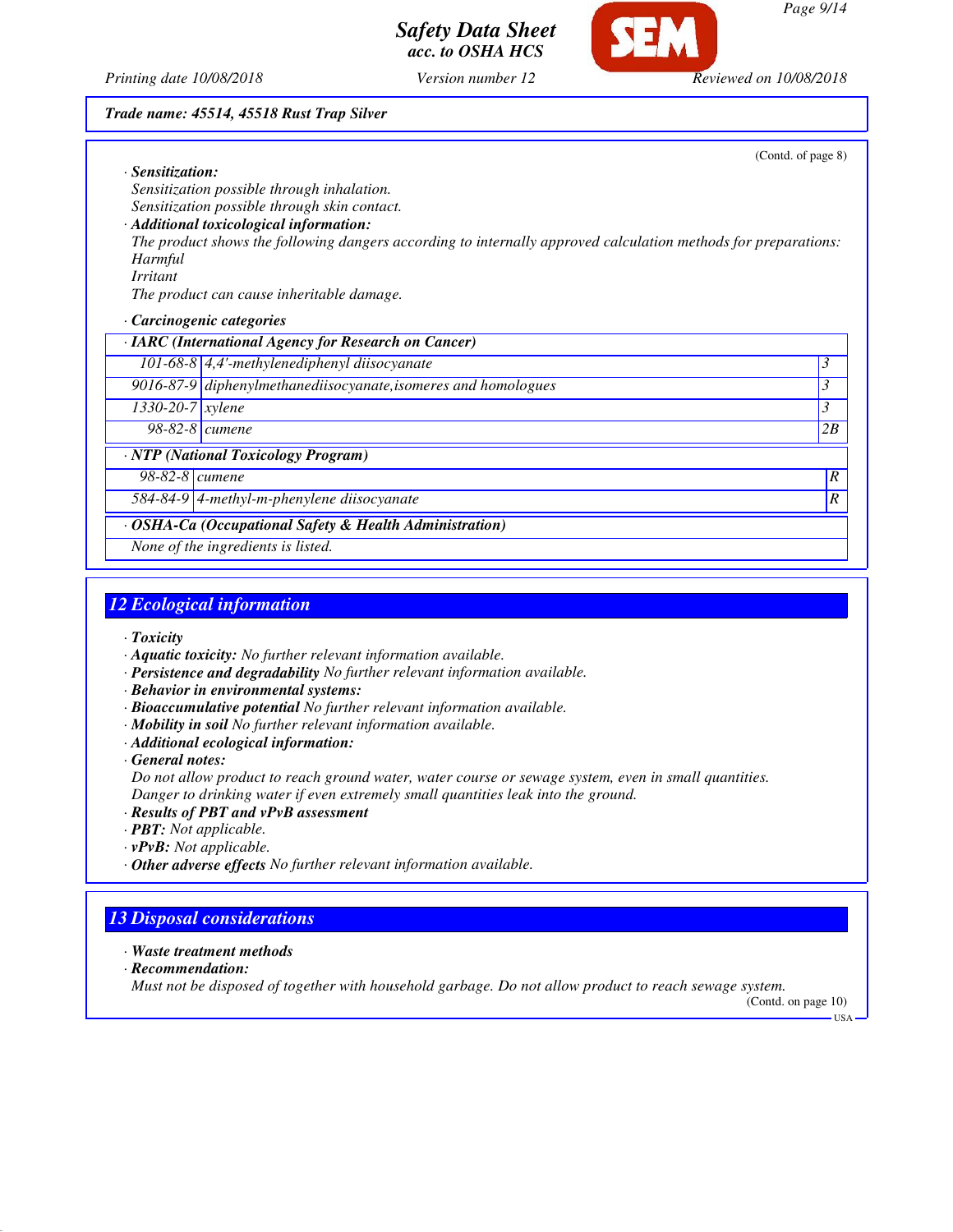*Page 10/14*

*Safety Data Sheet acc. to OSHA HCS*

**SEM** 

*Printing date 10/08/2018 Version number 12 Reviewed on 10/08/2018*

*Trade name: 45514, 45518 Rust Trap Silver*

*· Uncleaned packagings:*

*· Recommendation: Disposal must be made according to official regulations.*

| $\cdot$ UN-Number<br>· DOT, ADR, IMDG, IATA  | <i>UN1263</i>                                     |
|----------------------------------------------|---------------------------------------------------|
| · UN proper shipping name                    |                                                   |
| $\cdot$ DOT                                  | Paint                                             |
| $\cdot$ ADR                                  | 1263 Paint<br><b>PAINT</b>                        |
| · IMDG, IATA                                 |                                                   |
| · Transport hazard class(es)                 |                                                   |
| $\cdot$ DOT                                  |                                                   |
|                                              |                                                   |
|                                              |                                                   |
|                                              |                                                   |
| $\cdot$ Class                                | 3 Flammable liquids                               |
| $\cdot$ Label                                | 3                                                 |
| · ADR, IMDG, IATA                            |                                                   |
|                                              |                                                   |
|                                              |                                                   |
|                                              |                                                   |
|                                              |                                                   |
| $\cdot$ Class                                | 3 Flammable liquids                               |
| $\cdot$ Label                                | 3                                                 |
| · Packing group                              |                                                   |
| · DOT, ADR, IMDG, IATA                       | III                                               |
| · Environmental hazards:                     |                                                   |
| $\cdot$ Marine pollutant:                    | <b>Yes</b>                                        |
| · Special precautions for user               | Warning: Flammable liquids                        |
| · EMS Number:                                | $F-E, S-E$                                        |
| · Stowage Category                           | A                                                 |
| · Transport in bulk according to Annex II of |                                                   |
| <b>MARPOL73/78 and the IBC Code</b>          | Not applicable.                                   |
| · Transport/Additional information:          |                                                   |
| $\cdot$ DOT                                  |                                                   |
| · Quantity limitations                       | On passenger aircraft/rail: 60 L                  |
|                                              | On cargo aircraft only: 220 L                     |
| $\cdot$ <i>ADR</i>                           |                                                   |
| $\cdot$ Excepted quantities (EQ)             | Code: E1                                          |
|                                              | Maximum net quantity per inner packaging: 30 ml   |
|                                              | Maximum net quantity per outer packaging: 1000 ml |

(Contd. of page 9)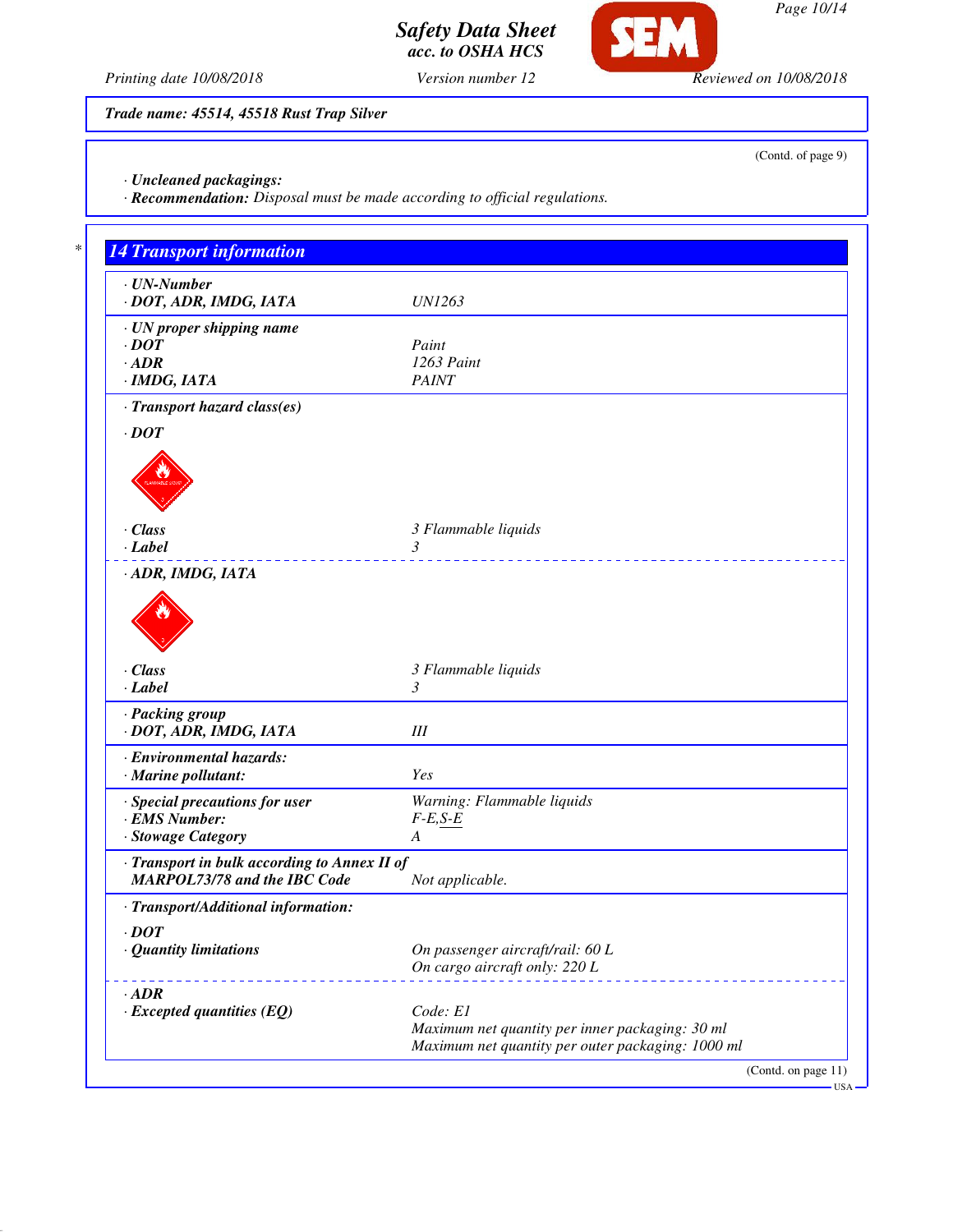

*Page 11/14*

*Printing date 10/08/2018 Version number 12 Reviewed on 10/08/2018*

*acc. to OSHA HCS*

*Trade name: 45514, 45518 Rust Trap Silver*

| (Contd. of page 10) |  |  |
|---------------------|--|--|

| $\cdot$ IMDG<br>$\cdot$ Limited quantities (LQ)<br>$\cdot$ Excepted quantities (EQ) | 51.<br>Code: El<br>Maximum net quantity per inner packaging: 30 ml<br>Maximum net quantity per outer packaging: 1000 ml |
|-------------------------------------------------------------------------------------|-------------------------------------------------------------------------------------------------------------------------|
| · UN "Model Regulation":                                                            | UN 1263 PAINT, 3, III                                                                                                   |

# *\* 15 Regulatory information*

|        |  | $\cdot$ Safety, health and environmental regulations/legislation specific for the substance or mixture |  |  |
|--------|--|--------------------------------------------------------------------------------------------------------|--|--|
| · Sara |  |                                                                                                        |  |  |

|                                            | · Section 355 (extremely hazardous substances):                |  |  |
|--------------------------------------------|----------------------------------------------------------------|--|--|
| 584-84-9 4-methyl-m-phenylene diisocyanate |                                                                |  |  |
|                                            | · Section 313 (Specific toxic chemical listings):              |  |  |
|                                            | 101-68-8 4,4'-methylenediphenyl diisocyanate                   |  |  |
| $7429 - 90 - 5$ aluminium                  |                                                                |  |  |
|                                            | 95-63-6 $1,2,4$ -trimethylbenzene                              |  |  |
|                                            | 9016-87-9 diphenylmethanediisocyanate, isomeres and homologues |  |  |
|                                            | 26447-40-5 methylenediphenyl diisocyanate                      |  |  |
|                                            | 1330-20-7 xylene                                               |  |  |
|                                            | 98-82-8 <i>cumene</i>                                          |  |  |
|                                            | 584-84-9 4-methyl-m-phenylene diisocyanate                     |  |  |
|                                            | · TSCA (Toxic Substances Control Act):                         |  |  |
|                                            | 53862-89-8 POLYMERIC MDI                                       |  |  |
|                                            | 9017-27-0 Alpha-methyl styrene/vinyl toluene copolymer         |  |  |
|                                            | 127821-00-5 Aromatic Polyisocyanate                            |  |  |
|                                            | 101-68-8 4,4'-methylenediphenyl diisocyanate                   |  |  |
|                                            | $7429-90-5$ aluminium                                          |  |  |
|                                            | 95-63-6 1,2,4-trimethylbenzene                                 |  |  |
|                                            | 9016-87-9 diphenylmethanediisocyanate, isomeres and homologues |  |  |
|                                            | $108-67-8$ mesitylene                                          |  |  |
|                                            | 165101-57-5 Mono-Oxazolidine                                   |  |  |
|                                            | 26447-40-5 methylenediphenyl diisocyanate                      |  |  |
|                                            | 108-83-8 2,6-dimethylheptan-4-one                              |  |  |
| 1330-20-7 xylene                           |                                                                |  |  |
|                                            | 98-82-8 <i>cumene</i>                                          |  |  |
|                                            | 64742-82-1 Naphtha (petroleum), hydrodesulfurized heavy        |  |  |
|                                            | 584-84-9 4-methyl-m-phenylene diisocyanate                     |  |  |
|                                            | · TSCA new (21st Century Act) (Substances not listed)          |  |  |
|                                            | 53862-89-8 POLYMERIC MDI                                       |  |  |
|                                            | 64742-95-6 Solvent naphtha (petroleum), light aromatic         |  |  |
|                                            | (Contd. on page 12)                                            |  |  |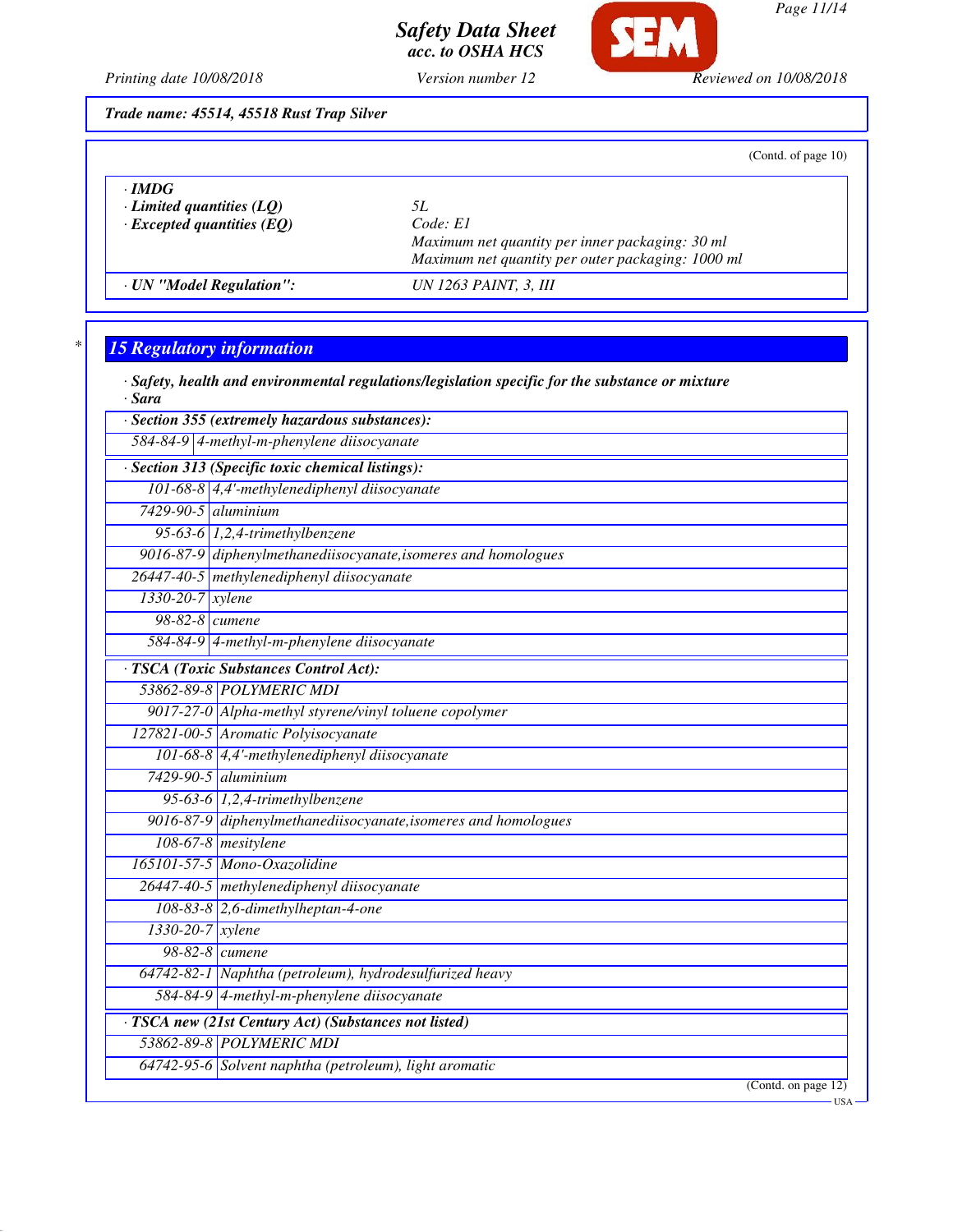

*Printing date 10/08/2018 Version number 12 Reviewed on 10/08/2018*

*Trade name: 45514, 45518 Rust Trap Silver*

|                                                                    | (Contd. of page 11) |
|--------------------------------------------------------------------|---------------------|
| 127821-00-5 Aromatic Polyisocyanate                                |                     |
| $8052 - 41 - 3$ Stoddard solvent                                   |                     |
| Proposition 65                                                     |                     |
| <b>Chemicals known to cause cancer:</b>                            |                     |
| $\overline{95-63-6}$ 1,2,4-trimethylbenzene                        |                     |
| 98-82-8 cumene                                                     |                     |
| Chemicals known to cause reproductive toxicity for females:        |                     |
| None of the ingredients is listed.                                 |                     |
| Chemicals known to cause reproductive toxicity for males:          |                     |
| None of the ingredients is listed.                                 |                     |
| Chemicals known to cause developmental toxicity:                   |                     |
| None of the ingredients is listed.                                 |                     |
| · Cancerogenity categories                                         |                     |
| · EPA (Environmental Protection Agency)                            |                     |
| 101-68-8 $\vert$ 4,4'-methylenediphenyl diisocyanate               | D, CBD              |
| 95-63-6 $1,2,4$ -trimethylbenzene                                  | II                  |
| 9016-87-9 diphenylmethanediisocyanate, isomeres and homologues     | CBD                 |
| 108-67-8 mesitylene                                                | I                   |
| 1330-20-7 xylene                                                   | I                   |
| 98-82-8 cumene                                                     | D, CBD              |
| · TLV (Threshold Limit Value established by ACGIH)                 |                     |
| $7429-90-5$ aluminium                                              | A4                  |
| $1330 - 20 - 7$ <i>xylene</i>                                      | A4                  |
| 584-84-9 4-methyl-m-phenylene diisocyanate                         | (A4)                |
| · NIOSH-Ca (National Institute for Occupational Safety and Health) |                     |
| 584-84-9 4-methyl-m-phenylene diisocyanate                         |                     |

*· GHS label elements The product is classified and labeled according to the Globally Harmonized System (GHS). · Hazard pictograms*



*· Signal word Danger*

*· Hazard-determining components of labeling: POLYMERIC MDI Solvent naphtha (petroleum), light aromatic 4,4'-methylenediphenyl diisocyanate Aromatic Polyisocyanate diphenylmethanediisocyanate,isomeres and homologues methylenediphenyl diisocyanate · Hazard statements H226 Flammable liquid and vapor.*

*H315 Causes skin irritation.*

(Contd. on page 13)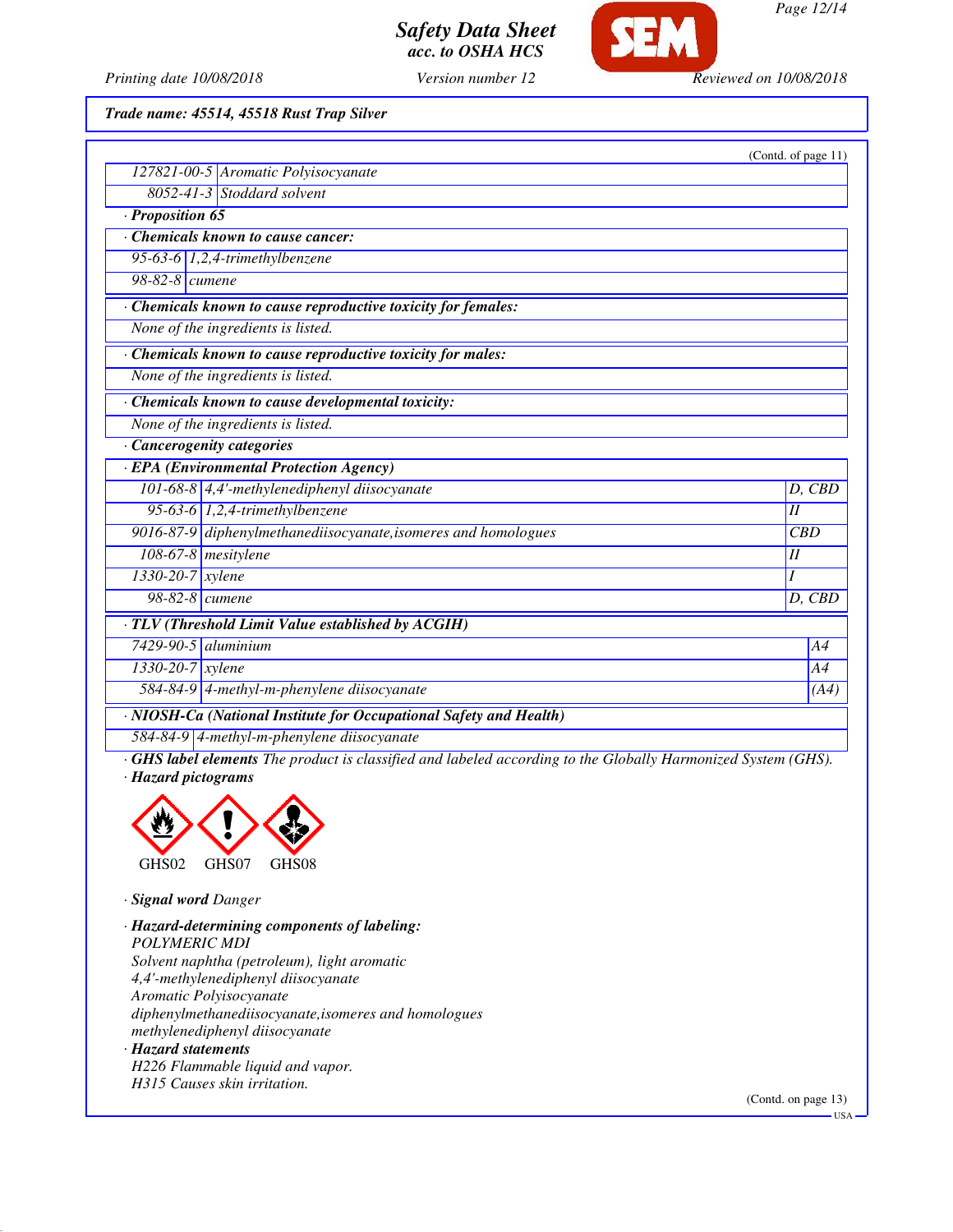**SEM** 

*Page 13/14*

*Printing date 10/08/2018 Version number 12 Reviewed on 10/08/2018*

*Safety Data Sheet acc. to OSHA HCS*

| Trade name: 45514, 45518 Rust Trap Silver |  |  |  |  |  |
|-------------------------------------------|--|--|--|--|--|
|-------------------------------------------|--|--|--|--|--|

|                                     | (Contd. of page 12)                                                                                           |
|-------------------------------------|---------------------------------------------------------------------------------------------------------------|
| H319 Causes serious eye irritation. |                                                                                                               |
|                                     | H334 May cause allergy or asthma symptoms or breathing difficulties if inhaled.                               |
|                                     | H317 May cause an allergic skin reaction.                                                                     |
| H340 May cause genetic defects.     |                                                                                                               |
| H350 May cause cancer.              |                                                                                                               |
|                                     | H335 May cause respiratory irritation.                                                                        |
|                                     | H372 Causes damage to the central nervous system through prolonged or repeated exposure.                      |
|                                     | H304 May be fatal if swallowed and enters airways.                                                            |
| · Precautionary statements          |                                                                                                               |
| P <sub>201</sub>                    | Obtain special instructions before use.                                                                       |
| P202                                | Do not handle until all safety precautions have been read and understood.                                     |
| P210                                | Keep away from heat/sparks/open flames/hot surfaces. - No smoking.                                            |
| P240                                | Ground/bond container and receiving equipment.                                                                |
| P241                                |                                                                                                               |
|                                     | Use explosion-proof electrical/ventilating/lighting/equipment.                                                |
| P242                                | Use only non-sparking tools.                                                                                  |
| P243                                | Take precautionary measures against static discharge.                                                         |
| P260                                | Do not breathe dust/fume/gas/mist/vapors/spray.                                                               |
| P <sub>264</sub>                    | Wash thoroughly after handling.                                                                               |
| P270                                | Do not eat, drink or smoke when using this product.                                                           |
| P271                                | Use only outdoors or in a well-ventilated area.                                                               |
| P272                                | Contaminated work clothing must not be allowed out of the workplace.                                          |
| P280                                | Wear protective gloves/protective clothing/eye protection/face protection.                                    |
| P284                                | [In case of inadequate ventilation] wear respiratory protection.                                              |
| $P301 + P310$                       | If swallowed: Immediately call a poison center/doctor.                                                        |
| P321                                | Specific treatment (see on this label).                                                                       |
| P331                                | Do NOT induce vomiting.                                                                                       |
|                                     | P303+P361+P353 If on skin (or hair): Take off immediately all contaminated clothing. Rinse skin with water/   |
|                                     | shower.                                                                                                       |
| P304+P340                           | IF INHALED: Remove person to fresh air and keep comfortable for breathing.                                    |
|                                     | P305+P351+P338 If in eyes: Rinse cautiously with water for several minutes. Remove contact lenses, if present |
|                                     | and easy to do. Continue rinsing.                                                                             |
| P308+P313                           | IF exposed or concerned: Get medical advice/attention.                                                        |
| P312                                | Call a poison center/doctor if you feel unwell.                                                               |
| P314                                | Get medical advice/attention if you feel unwell.                                                              |
| $P362 + P364$                       | Take off contaminated clothing and wash it before reuse.                                                      |
| P333+P313                           | If skin irritation or rash occurs: Get medical advice/attention.                                              |
| P337+P313                           | If eye irritation persists: Get medical advice/attention.                                                     |
| P342+P311                           | If experiencing respiratory symptoms: Call a poison center/doctor.                                            |
| P363                                | Wash contaminated clothing before reuse.                                                                      |
| P370+P378                           | In case of fire: Use for extinction: CO2, powder or water spray.                                              |
| P403+P233                           | Store in a well-ventilated place. Keep container tightly closed.                                              |
| $P403 + P235$                       | Store in a well-ventilated place. Keep cool.                                                                  |
| P405                                | Store locked up.                                                                                              |
| <i>P501</i>                         |                                                                                                               |
|                                     | Dispose of contents/container in accordance with local/regional/national/international                        |
|                                     | regulations.                                                                                                  |
| · National regulations:             |                                                                                                               |

*· Additional classification according to Decree on Hazardous Materials: Carcinogenic hazardous material group III (dangerous).*

*· Information about limitation of use:*

*Workers are not allowed to be exposed to the hazardous carcinogenic materials contained in this preparation. Exceptions can be made by the authorities in certain cases.*

(Contd. on page 14) USA